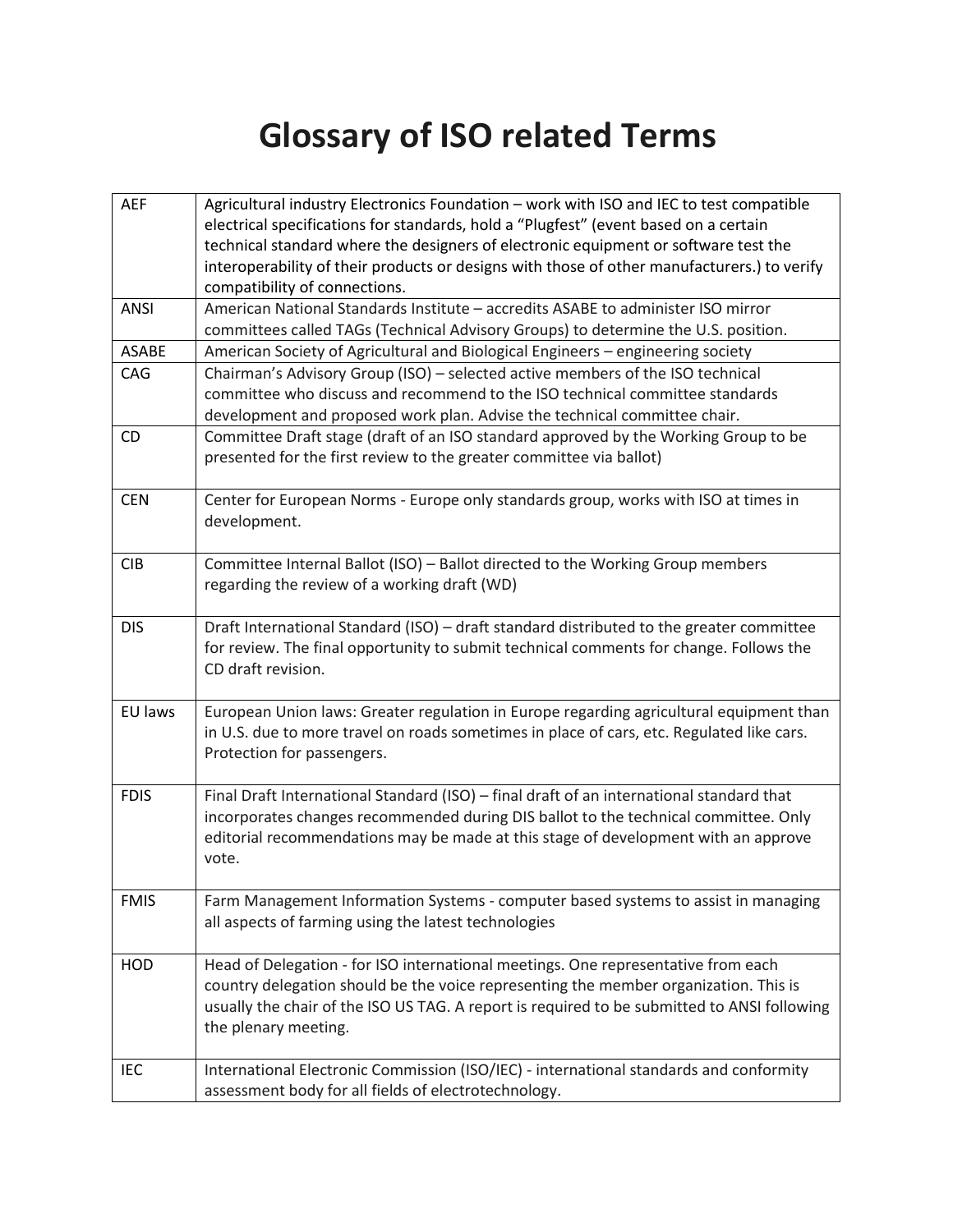| <b>ISO</b>  | International Organization for Standardization - develop and publish International<br>Standards.                                                                                                                                                                                                                                                                                                                                                                  |
|-------------|-------------------------------------------------------------------------------------------------------------------------------------------------------------------------------------------------------------------------------------------------------------------------------------------------------------------------------------------------------------------------------------------------------------------------------------------------------------------|
| MA          | Maintenance Agency (ISO) submit MA change to Secretariat, minor changes, low level<br>tech and editorial changes to maintain harmonization to OECD codes. Quick way to keep<br>standards up to date. First time need approval from Technical management board to set<br>up as a MA document. Text must be embedded in an ISO standard. This would apply to<br>standards that are under continuous revision to maintain harmonization with<br>international codes. |
| <b>MS</b>   | Machinery System - ASABE community connection for ISO U.S. TAGs                                                                                                                                                                                                                                                                                                                                                                                                   |
| <b>NRES</b> | Natural Resources Conservation Systems - ASABE community connection for ISO U.S.<br><b>TAGs</b>                                                                                                                                                                                                                                                                                                                                                                   |
| <b>NWIP</b> | New Work Item Proposal (ISO) - The first step in technical committee approval of a<br>project submitted to ISO on a Form 4. The proposal is balloted to all committees and must<br>be approve with commitments to work on development to move forward.                                                                                                                                                                                                            |
| O mbr       | Observing Country (ISO) - a country that does not have voting status representation on<br>an ISO technical committee but still receives information of projects.                                                                                                                                                                                                                                                                                                  |
| <b>OECD</b> | Organization for Economic Co-operation and Development promotes policies that will<br>improve the economic and social well-being of people around the world.<br>The OECD provides a forum in which governments can work together to share<br>experiences and seek solutions to common problems.                                                                                                                                                                   |
| P mbr       | Participating country (ISO) - a country that is designated as a voting and participating<br>member of an ISO technical committee. P member countries may have experts<br>participating in the working groups to develop the international standards. Commitment<br>is required.                                                                                                                                                                                   |
| SC          | Sub-committee (ISO) $-$ a committee under a major technical committee that develops its<br>own standards on a more refined level of expertise. Ex: TC 23 Tractors and machinery for<br>agriculture, TC 23/SC 4 Tractors, TC 23/SC 3 Safety and Comfort                                                                                                                                                                                                            |
| <b>SR</b>   | Systematic Review (ISO) - the five year review of a standard to verify it relevance or need<br>for revision                                                                                                                                                                                                                                                                                                                                                       |
| <b>TAG</b>  | Technical Advisory Group (ISO) - community of experts provide the US position to ISO                                                                                                                                                                                                                                                                                                                                                                              |
| TC          | Technical Committee (ISO) – the main committee approved by the ISO TMB to develop<br>international standards.                                                                                                                                                                                                                                                                                                                                                     |
| <b>TMB</b>  | Technical Management Board (ISO) - responsibility, with delegated authority for decision-<br>making, for the general management of the technical committee structure (including<br>establishment, coordination, and, dissolution of ISO's technical bodies), the supervision of<br>their activities, and the development and maintenance of the rules for the work of the<br>ISO technical committees                                                             |